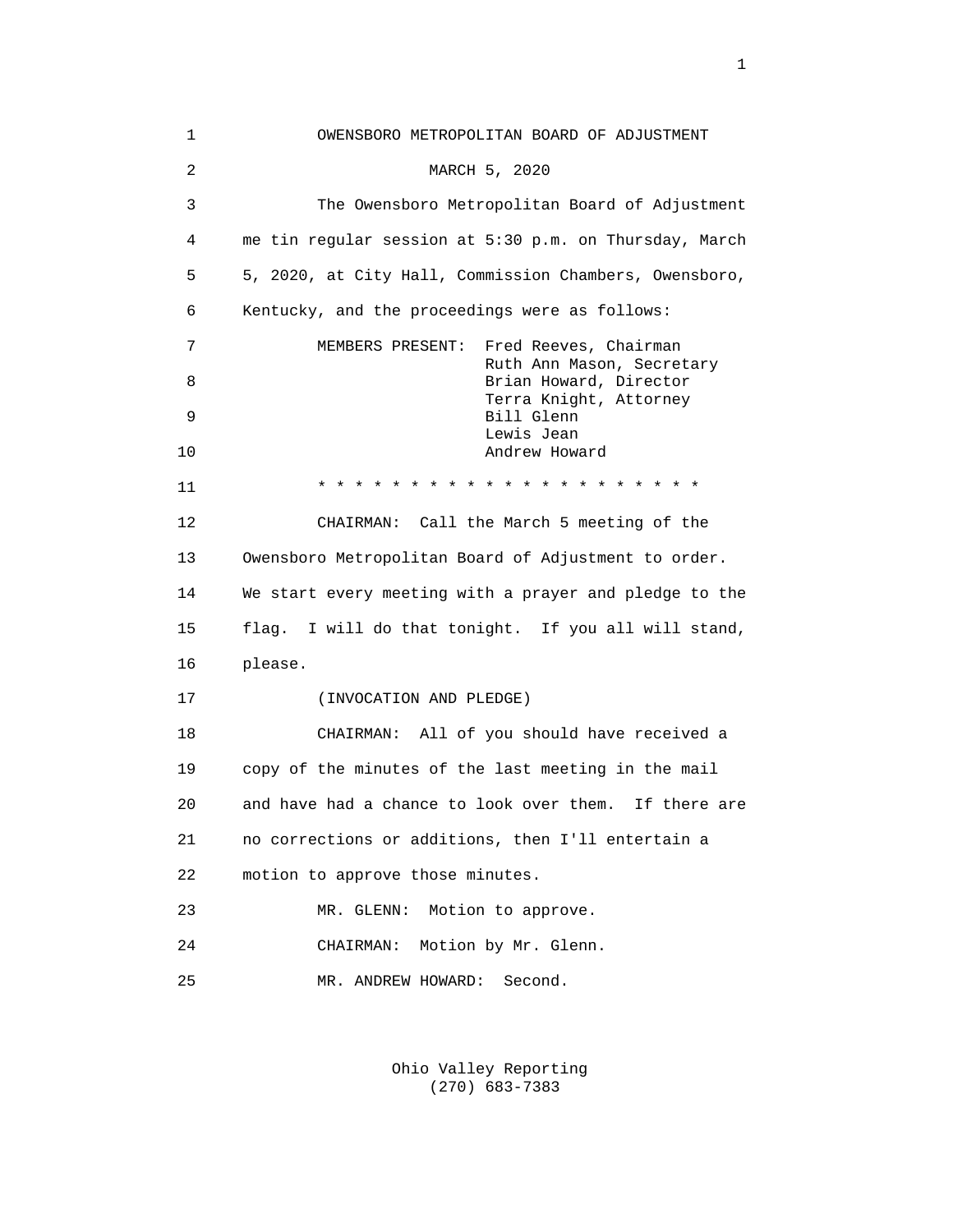1 CHAIRMAN: Second by Mr. Howard. All those in 2 favor raise your right hand. 3 (ALL BOARD MEMBERS PRESENTED AYE.) 4 CHAIRMAN: Motion carries. 5 Mr. Howard. 6 ---------------------------------------------- 7 CONDITIONAL USE PERMITS 8 ITEM 2 9 528 Camden Circle, zoned R-1B Single-Family Residential<br>10 Consider a : Consider a request for a Conditional Use Permit in order to operate a retail sales business as a Home<br>11 Occupation from the subject property. Occupation from the subject property. Reference: Zoning Ordinance, Article 8,<br>12 Section 8.2D5a Section 8.2D5a Applicant: Jessica Oglesby & Matthew Oglesby 13 14 MS. KNIGHT: Please state your name for the 15 record. 16 MR. PEDLEY: Trey Pedley. 17 (TREY PEDLEY SWORN BY ATTORNEY.) 18 MR. PEDLEY: The subject property is located 19 in the Graystone Estates subdivision. The applicant 20 proposes to utilize the attached garage as a pick-up 21 location in conjunction with a retail sales operation 22 in which all customers shopping and ordering performed 23 online. This unit of Graystone Estate has various 24 private restrictions including the statement that: 25 "No noxious or offensive trade or activity shall be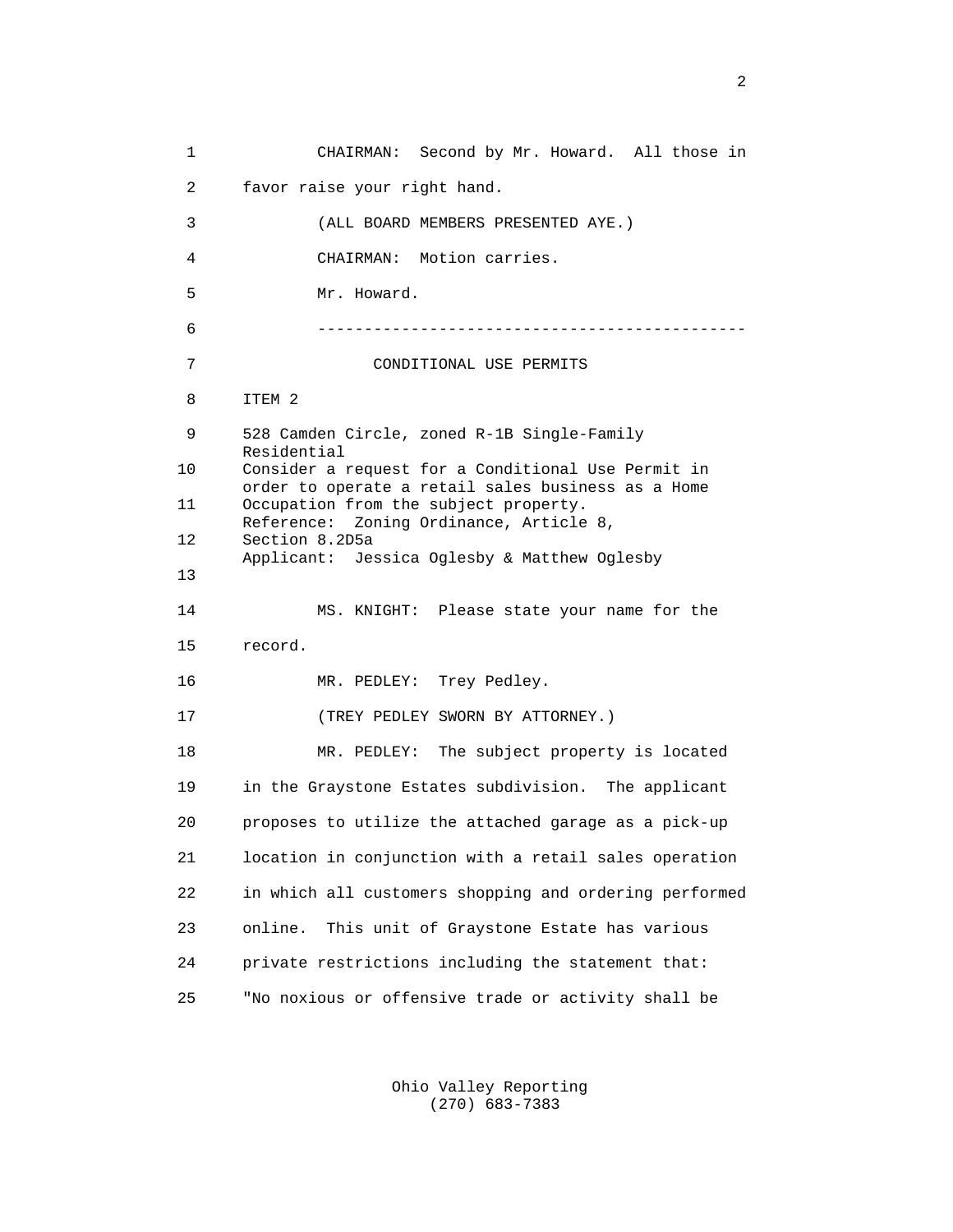1 carried on upon any lot nor shall anything be done 2 thereon which may be or will become an annoyance or 3 nuisance to the neighborhood."

 4 The prepared Certification of No Deed 5 Restrictions states that "the proposed use of the 6 subject property does not appear to be noxious or 7 offensive trade," however, this restriction was 8 pointed out due to the "vague and general" nature of 9 the statement.

 10 Home Occupations that have non-residents of 11 the home coming to the property are Conditionally 12 Permitted within the residential zoning 13 classifications. The application states that planned 14 hours of operation are Monday and Tuesday from 9 to 11 15 and from 4 to 7:30, and Wednesday and Friday from 4 to 16 7:30 p.m.

 17 The Zoning Ordinance requires one parking 18 space for 400 square feet of the activity. The floor 19 plan that was submitted illustrates that the garage is 20 422 square feet and so only one parking space is 21 required per the Zoning Ordinance. The site plan 22 submitted shows that the driveway is 17-feet wide and 23 26-feet long, easily complying with the size 24 requirements for the one necessary off-street parking 25 space.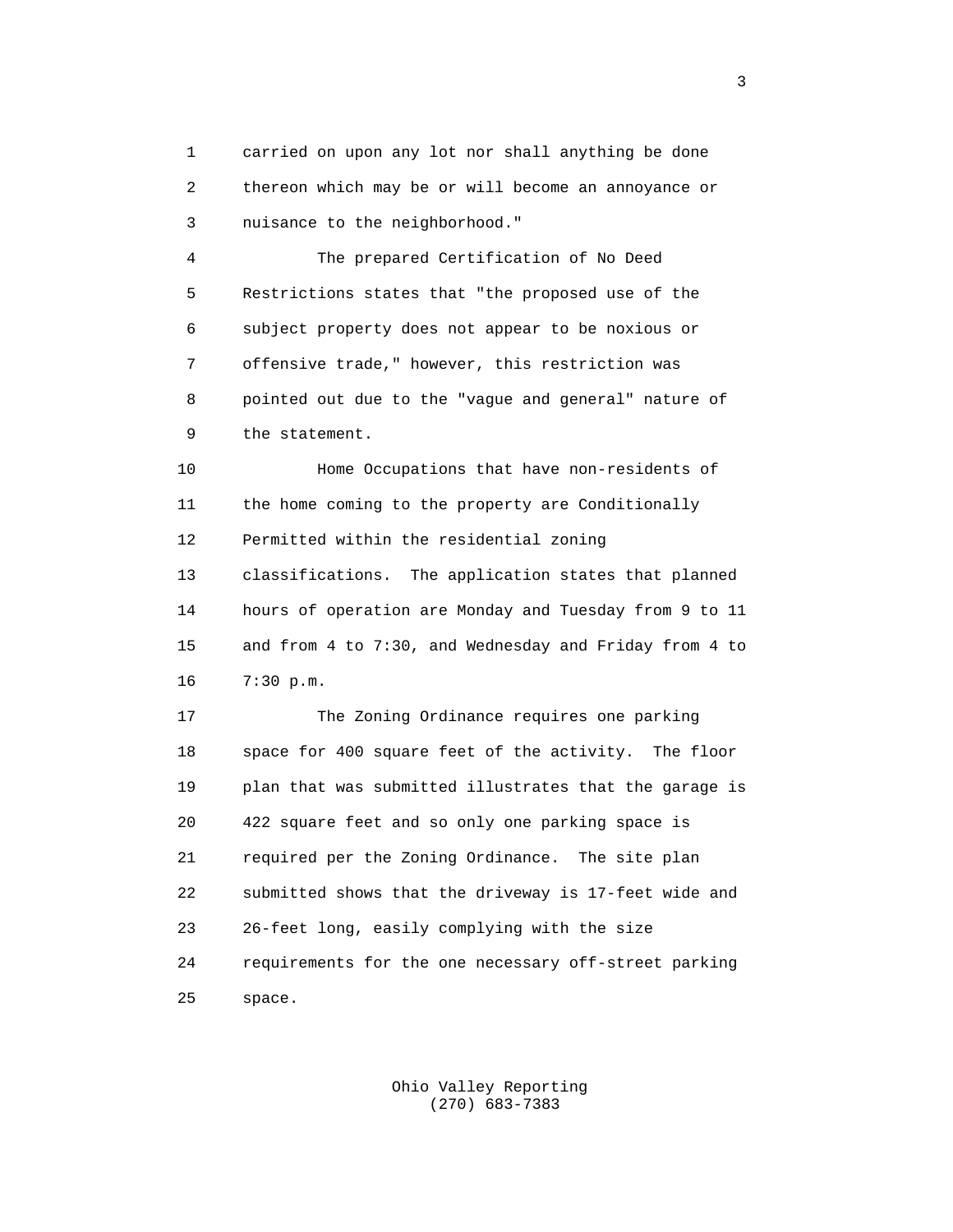1 Additionally, Article 17.312 of the Zoning 2 Ordinance deems that this driveway is not required to 3 install any landscape screening elements. 4 All the specific requirements or home 5 occupations have been addressed within the 6 application; however, the Owensboro Metropolitan Board 7 of Adjustment may impose further conditions as 8 necessary to ensure proper integration of the use into 9 the area. 10 If approved, Special Conditions include: 11 1. The OMBA should consider establishing 12 conditions limiting the number of customers that may 13 come to the site at one time, as well as the hours of 14 operation that the customers may come to the subject 15 property. 16 We would like to enter the Staff Report into 17 the record as Exhibit A. 18 CHAIRMAN: Is anyone here representing the 19 applicant? 20 Would you mind to come to the podium and be 21 sworn in? 22 MS. KNIGHT: If you could state your name for 23 the record, please? 24 MS. OGLESBY: Jessica Oglesby. 25 (JESSICA OGLESBY SWORN BY ATTORNEY.)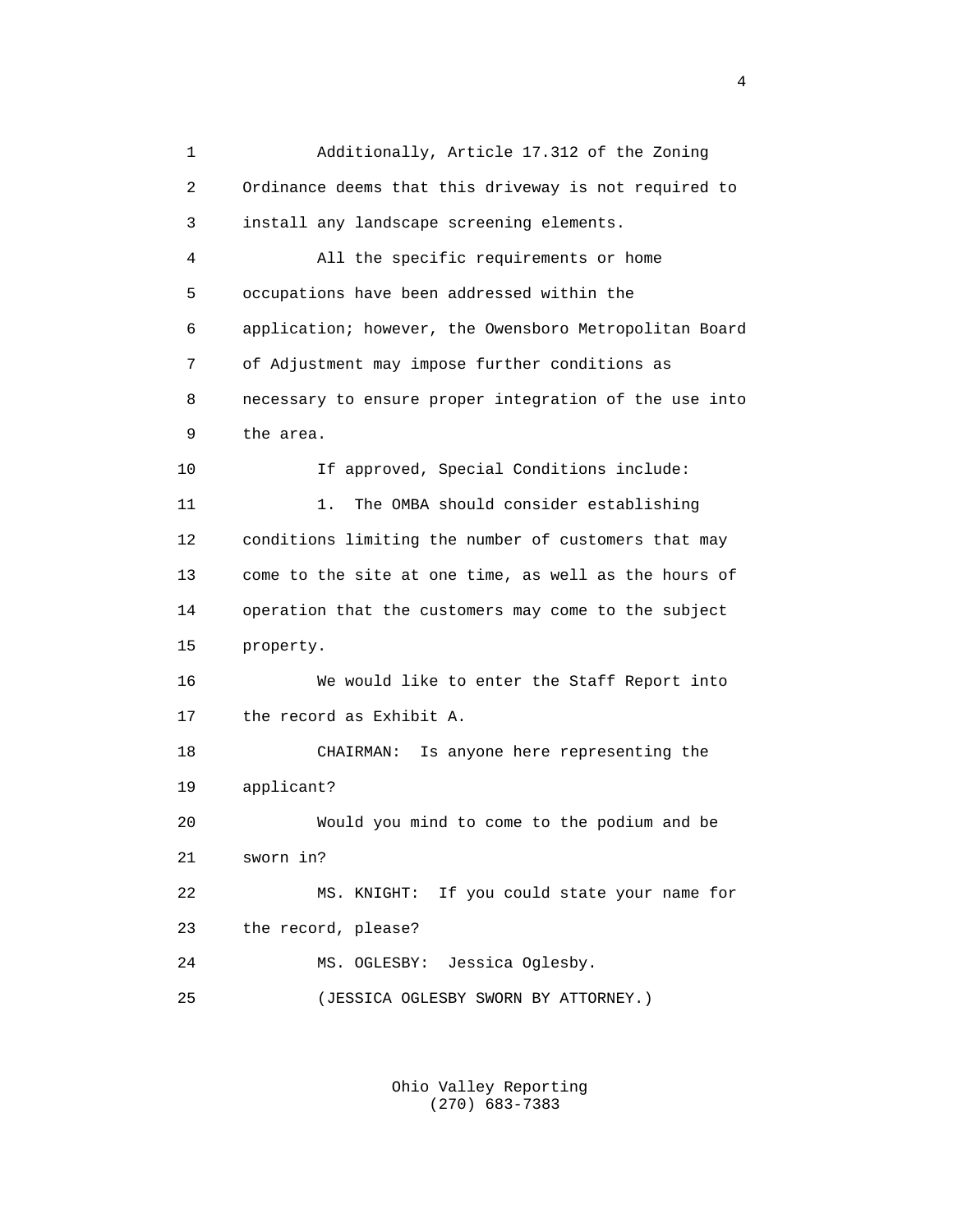1 CHAIRMAN: Does anyone in the audience have 2 any questions of the applicant? 3 (NO RESPONSE) 4 CHAIRMAN: I have one. 5 Do you understand these ten continues and 6 you're prepared to meet all of them? 7 MS. OGLESBY: Yes, sir. 8 CHAIRMAN: Very good. 9 Any commissioners have any questions of the 10 applicant? 11 MS. MASON: I do. 12 You said you agree to do the hours of 13 operation Monday and Tuesday from 9 to 11 and 4 to 14 7:30, and Wednesday and Friday from 4 to 7:30? 15 MS. OGLESBY: Yes, ma'am. 16 MS. MASON: How many customers do you think 17 will be there at one time? 18 MS. OGLESBY: I was going to limit to two to 19 make sure there are no more than two there at one 20 time. 21 MS. MASON: Okay. 22 CHAIRMAN: Anyone else have any questions? 23 (NO RESPONSE) 24 CHAIRMAN: If not then the Chair will 25 entertain a motion.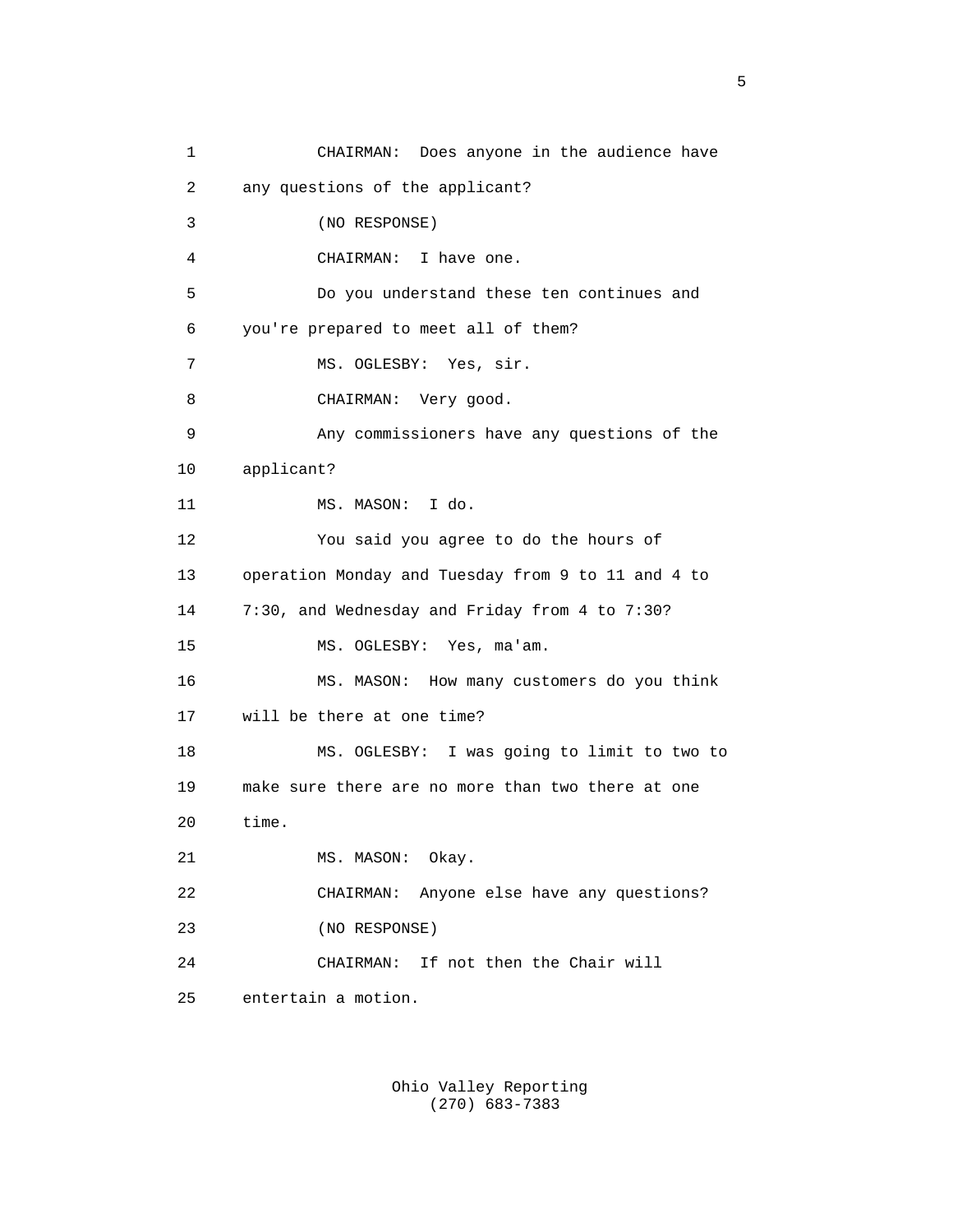1 MR. GLENN: I make a motion to approve this 2 based on the information that we have received and 3 heard here tonight. Also that it would include the 4 fact that it would only be open Monday through Tuesday 5 9 to 11 and 4 to 7:30, and also Wednesday and Friday 4 6 to 7:30. 7 Ma'am, as you stated, there would be no more 8 than two customers there at a time. 9 MS. OGLESBY: Correct. Also, can I add, I am 10 in the process of looking for me a building to rent or 11 to buy, but property in Owensboro is very expensive. 12 So I'm trying, I am trying to find a space also. So 13 hopefully, this will only be temporary. 14 CHAIRMAN: When you do that, let me suggest 15 that you go and meet with Mr. Howard or Melissa or 16 Trey to make sure that what you have will meet all the 17 zoning regulations so you don't make a commitment to 18 rent something and all of a sudden you find you've got 19 to do \$5,000 worth of work. 20 MS. OGLESBY: Okay. Thank you. 21 CHAIRMAN: Anything else? 22 (NO RESPONSE) 23 CHAIRMAN: We've got a motion. We need a 24 second. 25 MR. ANDREW HOWARD: Second.

> Ohio Valley Reporting (270) 683-7383

 $\sim$  6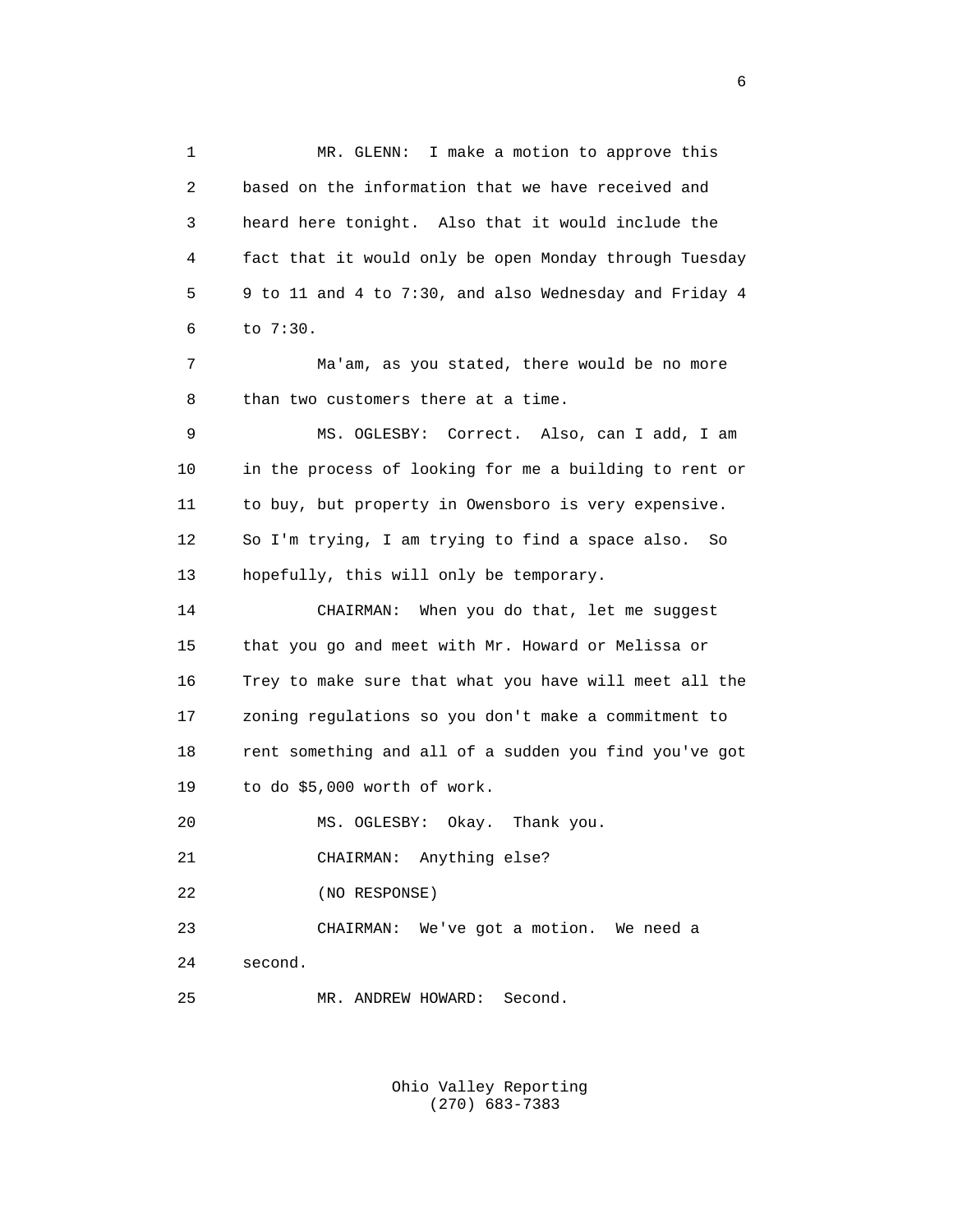1 CHAIRMAN: Question about the motion? 2 (NO RESPONSE) 3 CHAIRMAN: All in favor raise your right hand. 4 (ALL BOARD MEMBERS PRESENT RESPONDED AYE.) 5 CHAIRMAN: Good luck with your business. 6 MS. OGLESBY: Thank you very much. 7 ITEM 3 8 5272 West 5th Street Road, zoned R-1C Single-Family Residential<br>9 Consider a : Consider a request for a Conditional Use Permit in order to utilize a detached structure on the subject<br>10 property for wood-working and similar activities in property for wood-working and similar activities in conjunction with a Home Occupation<br>11 Reference: Zoning Ordinance, Artio Reference: Zoning Ordinance, Article 8, Section 8.2D5a<br>12 Applicant: Ste Applicant: Steve Morgan 13 MR. PEDLEY: The subject property is roughly 14 0.6 acres in size, zoned R-1C Single-Family 15 Residential, and located across the street from the 16 West Fifth Street Road and Euclid Court intersection. 17 The adjoining property to the west and 18 properties across West Fifth Street Road are zoned 19 R-1C Single-Family Residential and A-U Urban 20 Agriculture; all of which, appear to be utilized as 21 single-family residences. To the east and to the 22 south of the subject property is a couple of large 23 farm operations. 24 The applicant proposes to utilize the 30 by 60 25 detached garage in order to build kitchen cabinets,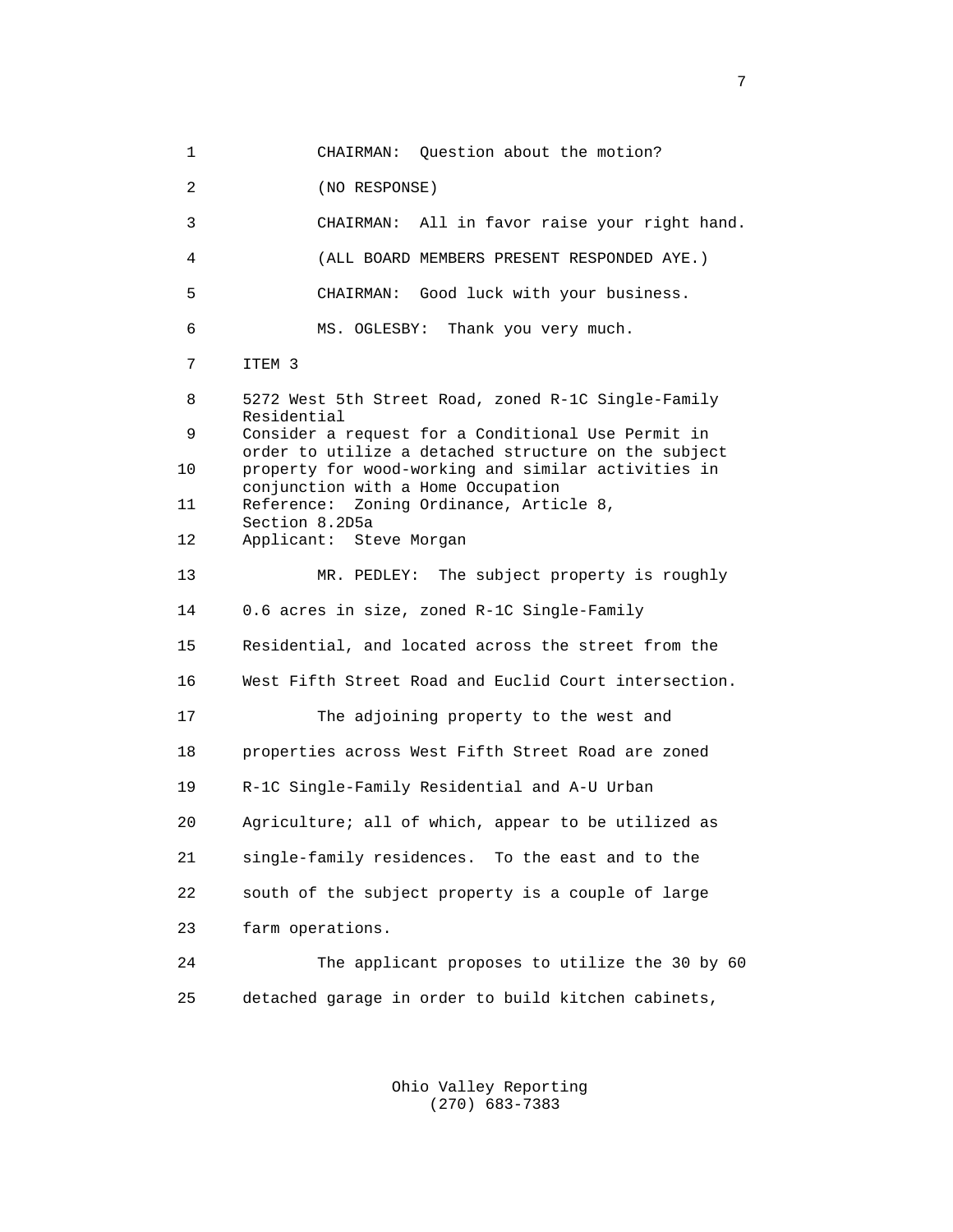1 built-in shelves and similar products for a customer. 2 The structure in question to the rear of the residence 3 approximately 9 to 10 feet from the closest property 4 line.

 5 Home Occupation that utilize a property's 6 detached structure are Conditionally Permitted within 7 the residential zoning classification with specific 8 criteria. Special criteria state that no more than 9 400 square feet of detached structure shall be used in 10 conjunction with the business operation. However, the 11 criteria also states that such a condition may be 12 waived by OMBA if deemed that the waiver will not 13 adversely affect other uses in the immediate 14 neighborhood.

 15 The proposed use is most likely closely 16 classify by the Zoning Ordinance as "Assembling" which 17 requires one parking space per two employees on 18 maximum shifts with a minimum of five parking spaces. 19 It is also worth noting that other light 20 industrial uses require one parking space per 600 21 square feet of operation. Because the applicant does 22 not intend to have employees or customers at the site, 23 the OMPC Staff believes that allowing one parking 24 space for 600 square feet will be sufficient should 25 the OMBA deem that such a waiver will not interfere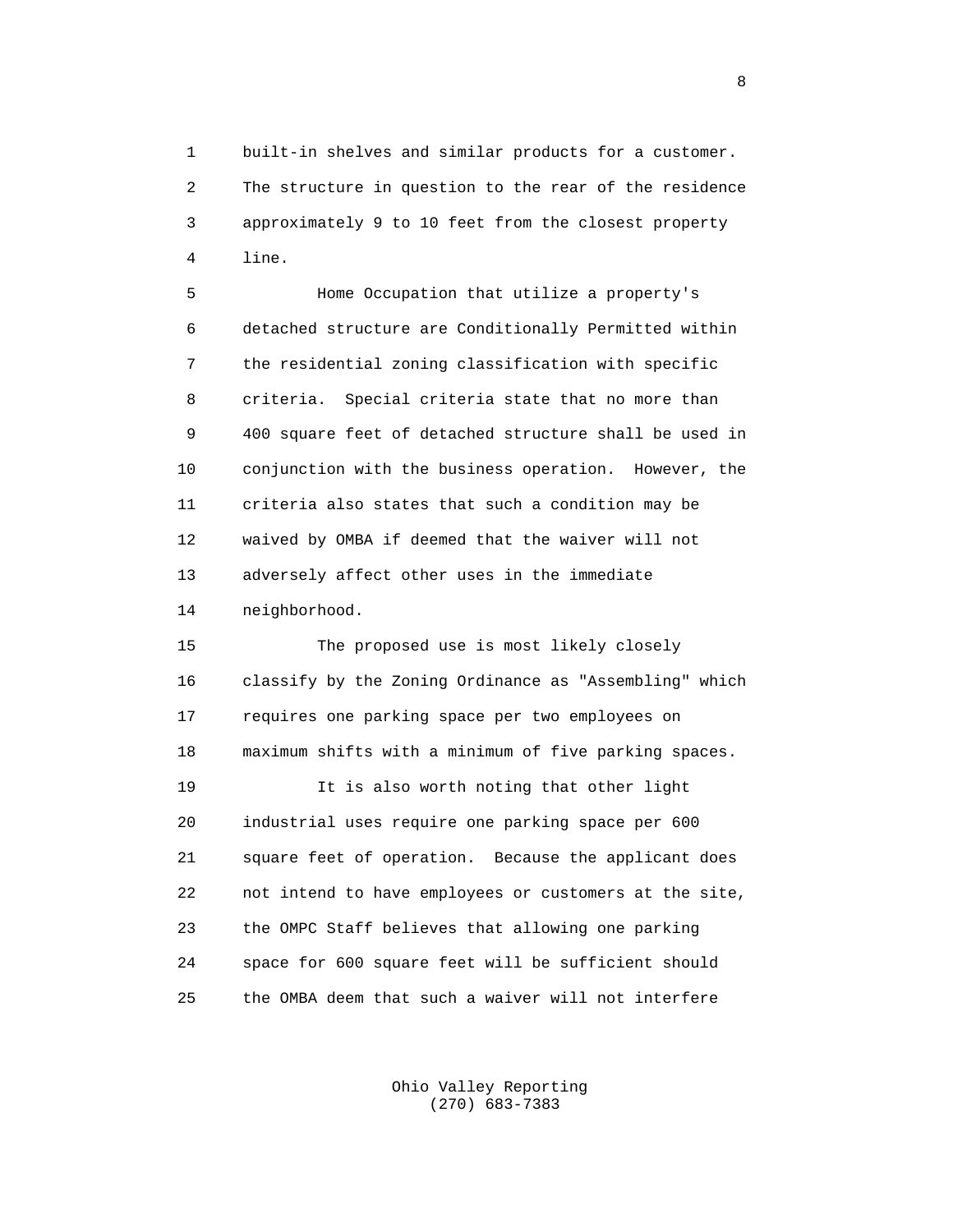1 with the operation's ability to property integrate 2 into the neighborhood. Doing so will requires two 3 off-street parking spaces as opposed to the originally 4 stated minimum of five parking spaces.

 5 The site plan submitted illustrates a 12-foot 6 wide driveway leading to the structure in question as 7 well as a 12-foot wide circle-drive in front of the 8 home. At 12-feet wide, each driveway is wide enough 9 to support one of the required parking spaces.

 10 Additionally, a 3-foot tall continuous element 11 and 1 tree per 40 linear feet shall be required where 12 the vehicular use area adjoins public rights of way. 13 The site visit documented shrubbery and trees along 14 the perimeter of the circle drive which shall 15 effectively comply with this landscaping requirement. 16 The OMBA may require additional landscaping elements 17 to be installed if deemed necessary.

 18 The majority of the criteria for Home 19 Occupation have been addressed. However, the 20 requested waivers to these conditions include: 21 1. The applicant requests a waiver to 22 increase the maximum square footage of work area in a 23 detached structure from 400 square feet to 1,080

24 square feet; and

25 2. The applicant requests a waiver to modify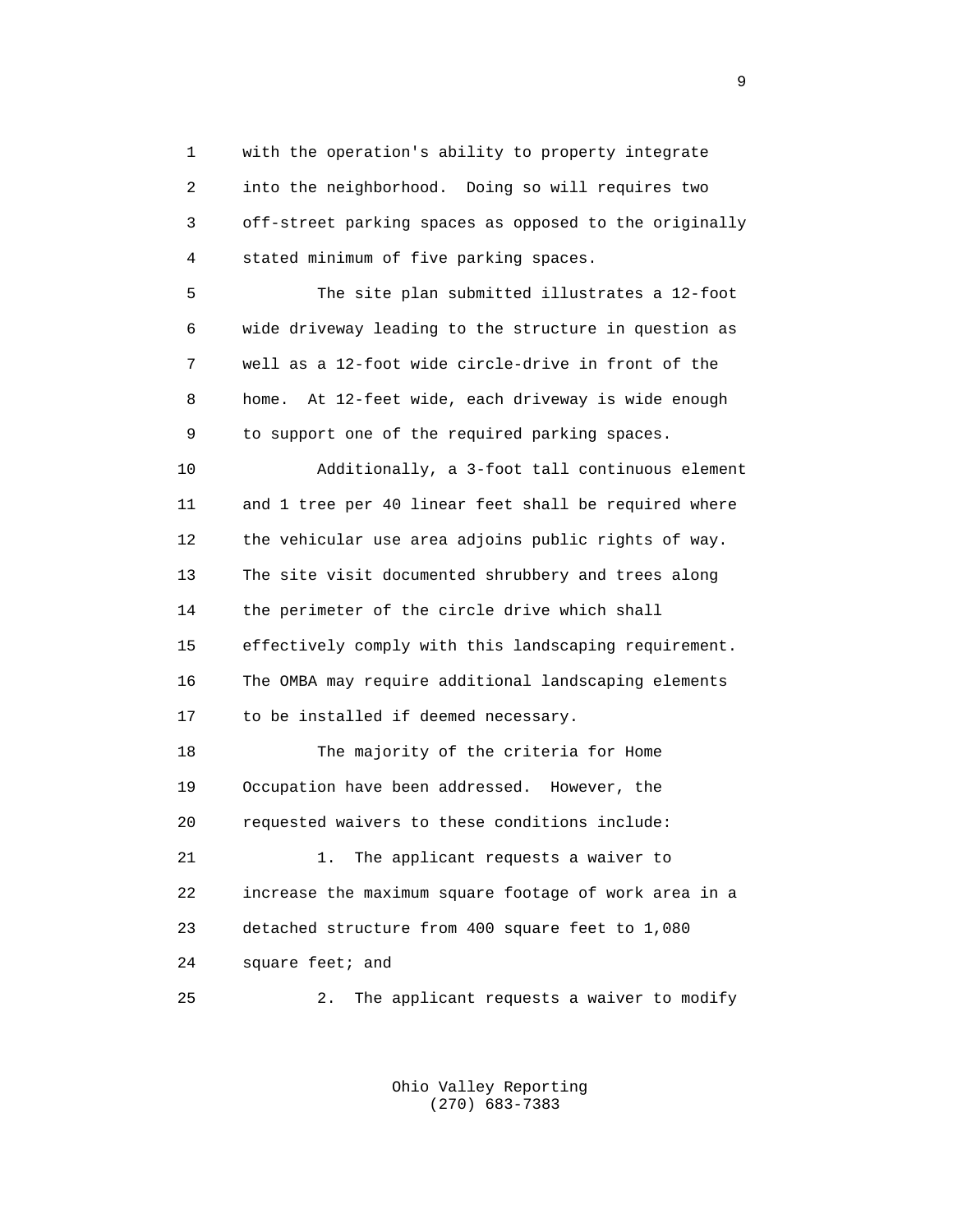1 the required total parking spaces from a minimum of 2 five parking space to a total of one space per 600 3 square feet of the operation, reducing the total to 4 two required parking spaces.

 5 While the application, supporting documents 6 and requested waivers have address all of the zoning 7 ordinance requirements, the OMBA may impose further 8 conditions if deemed necessary to ensure that the 9 operation will integrate into the neighborhood 10 appropriately.

11 11 If approved, Special Conditions includes: 12 1. The OMBA should consider establishing 13 conditions limiting the number of customers and 14 employees that may come to the site at one time as 15 well as the hours of operation that the proposed 16 activity will be taking place within the detached 17 structure on the subject property.

 18 2. The applicant shall obtain all necessary 19 building, electrical and HVAC permits, inspections and 20 certificates of occupancy and compliance; including 21 those that may be in conjunction with the detached 22 structure on the subject property, as well as any that 23 may be necessary in regards to work performed at a 24 customer's location.

25 We would like to enter the Staff Report into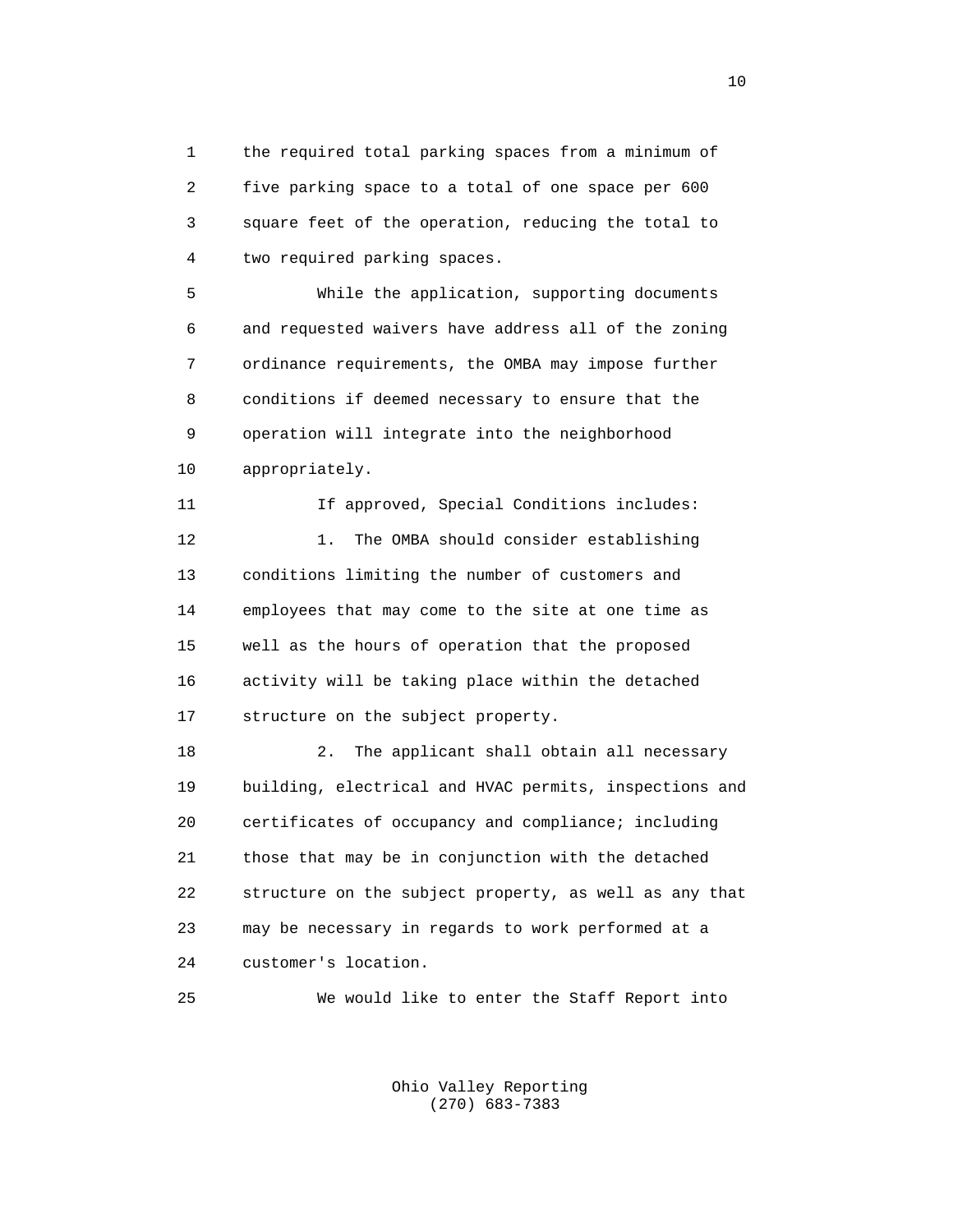1 the record as Exhibit B.

 2 CHAIRMAN: Thank you. 3 Anyone in the audience representing the 4 applicant? 5 Would you come up and be sworn in, in case we 6 have any questions for you? 7 MS. KNIGHT: State your name for the record. 8 MR. MORGAN: Steve Morgan. 9 (STEVE MORGAN SWORN BY ATTORNEY.) 10 CHAIRMAN: Anyone in the audience have 11 questions of the applicant? 12 (NO RESPONSE) 13 CHAIRMAN: Do you understand all of the 14 requirements, the ten requirements and the two 15 additional suggested conditions to approve this? 16 MR. MORGAN: Far as -- the building itself is 17 only 30 by 36 actually. 18 CHAIRMAN: 30 by 36. Is that the 1,080 square 19 feet then? 20 MR. BRIAN HOWARD: Yes, that's 1,080. 21 CHAIRMAN: Okay. Any commissioners have any 22 questions of the applicant? 23 Mr. Jean. 24 MR. JEAN: I have a couple of questions. 25 About how many customers and employees do you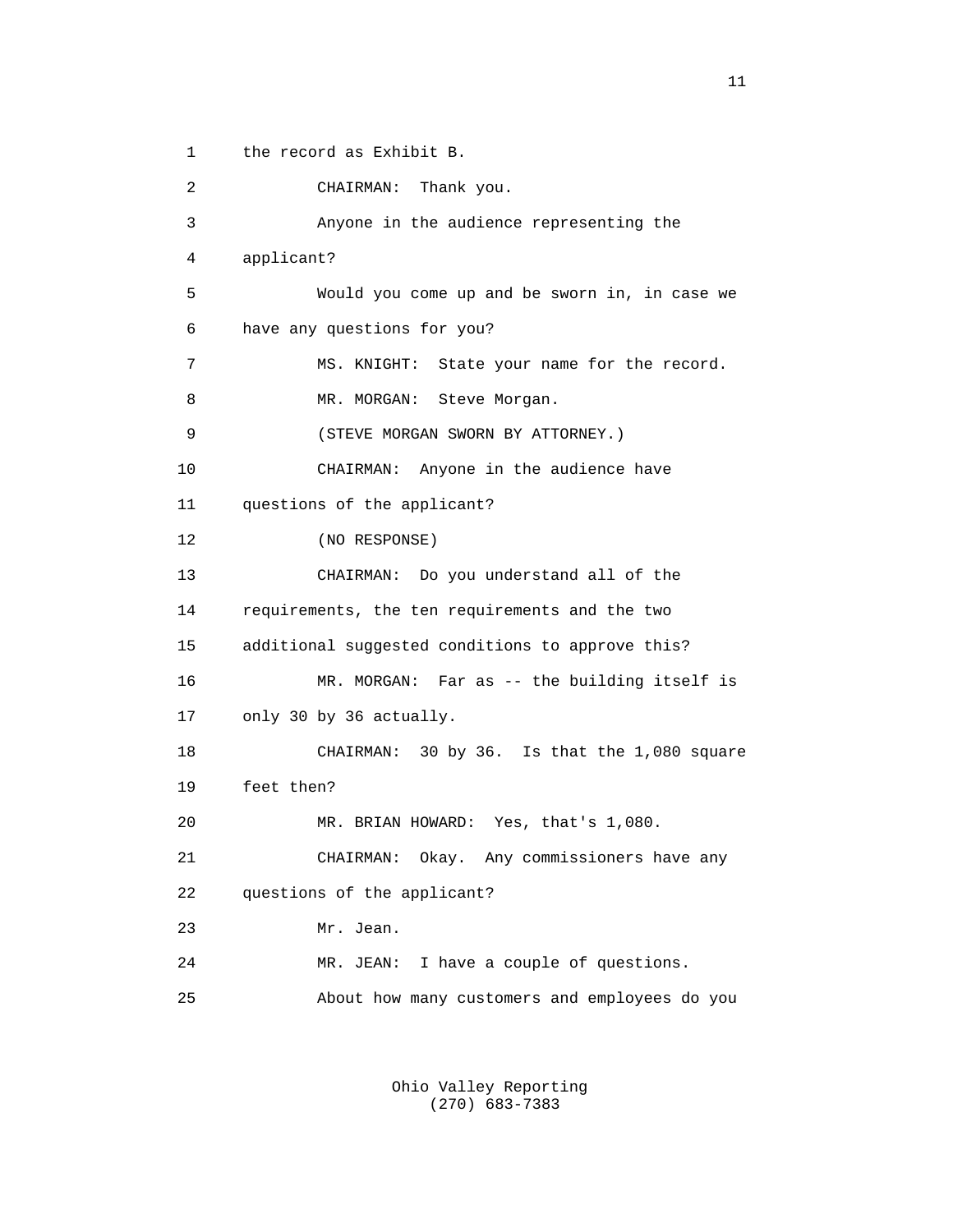1 expect to have?

| $\overline{a}$ | MR. MORGAN: No employees and no customers. I           |
|----------------|--------------------------------------------------------|
| 3              | have like a demo that I take out to people's property. |
| 4              | That way they can see. It's easier to go there to      |
| 5              | place because I can measure. Then we do everything     |
| 6              | right there trying to figure out what they want. They  |
| 7              | have an idea. They can see the pulls that I have, the  |
| 8              | door slides, things like that.                         |
| 9              | MR. JEAN: Occasionally somebody will come in           |
| 10             | there?                                                 |
| 11             | MR. MORGAN: They may drop in, but there WON'T          |
| 12             | be any showroom or anything like that.                 |
| 13             | MR. JEAN: Will you have deliveries there or            |
| 14             | will you just go get that stuff?                       |
| 15             | MR. MORGAN: Yes, I do have deliveries. Like            |
| 16             | occasionally I order drawer boxes which comes.<br>You  |
| 17             | know, if you order say six or seven drawer boxes,      |
| 18             | they're usually done by Fed Ex. Fed Ex usually brings  |
| 19             | them.                                                  |
| 20             | MR. JEAN: My other question is what are your           |
| 21             | hours of operation going to be?                        |
| 22             | MR. MORGAN:<br>I really don't -- I'm not per se        |
| 23             | Basically people can call me if they need.<br>open.    |
| 24             | I've always worked by word of mouth.                   |
| 25             | What I was asking or concerned<br>MR. JEAN:            |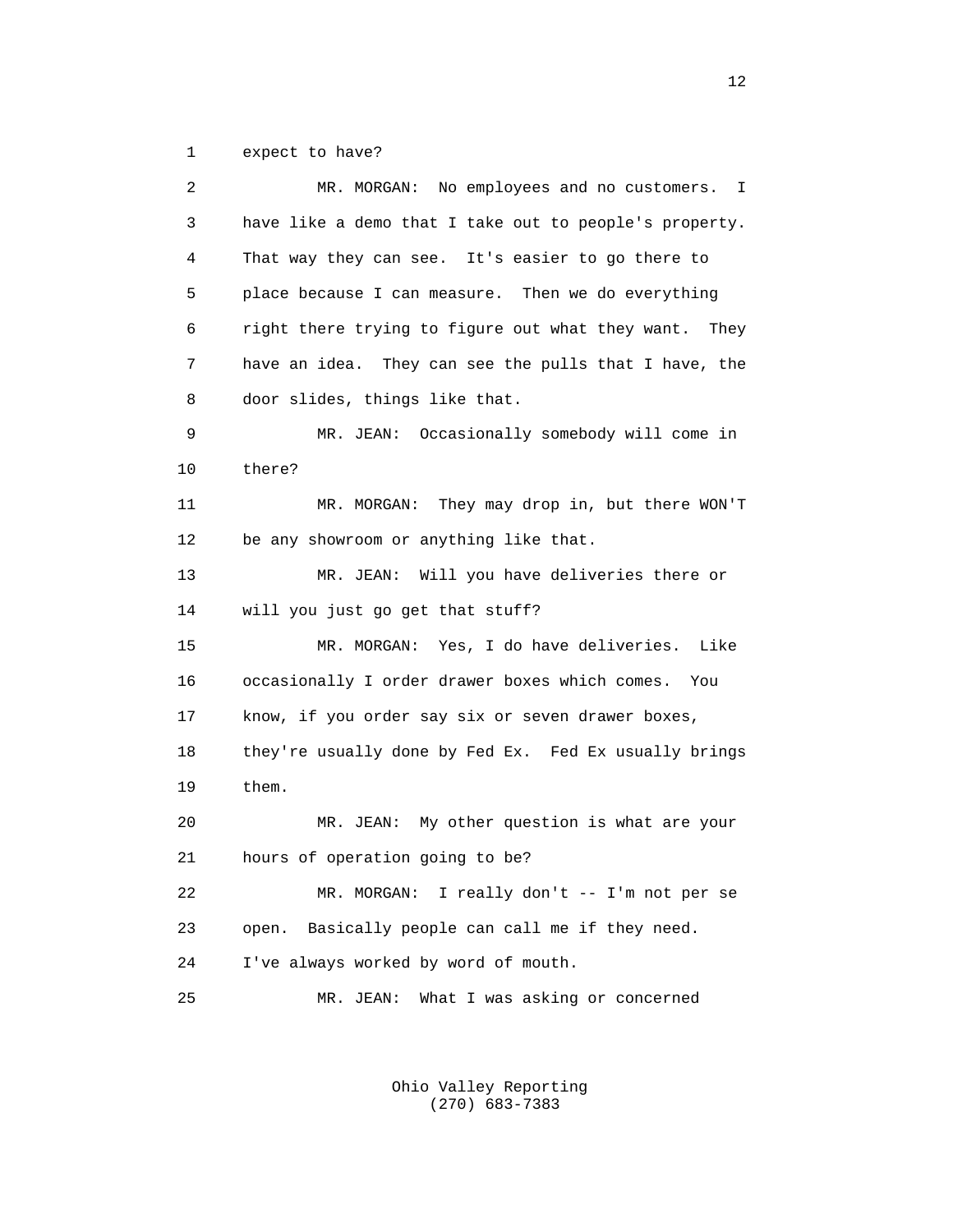1 about is how late in the evening will you be working 2 out there work running a machine? 3 MR. MORGAN: Normally about 5:00. That's 4 because I still have children that has got to get 5 picked up and things like that. I probably wold be 6 out there later if I could, but I would probably get 7 in trouble. 8 MR. JEAN: You start at 5 or 7? 9 MR. MORGAN: Probably not that late. I know 10 generally when it gets about 5:00 that's when I 11 usually have to start picking kids up. 12 MR. JEAN: That's all the questions I have. 13 Thank you. 14 CHAIRMAN: Anybody else have any a question? 15 (NO RESPONSE) 16 CHAIRMAN: Mr. Jean, if you felt like you 17 needed to put hour of operation condition on there, 18 you certainly can do that. I don't know if that's 19 necessary or not. That's your judgement. 20 MR. JEAN: I didn't understand the question. 21 CHAIRMAN: I said if you felt like you wanted 22 to put a condition that limited the hours of 23 operation, you could certainly do that, if you think 24 it's necessary. 25 MR. JEAN: I'm going to make it wider than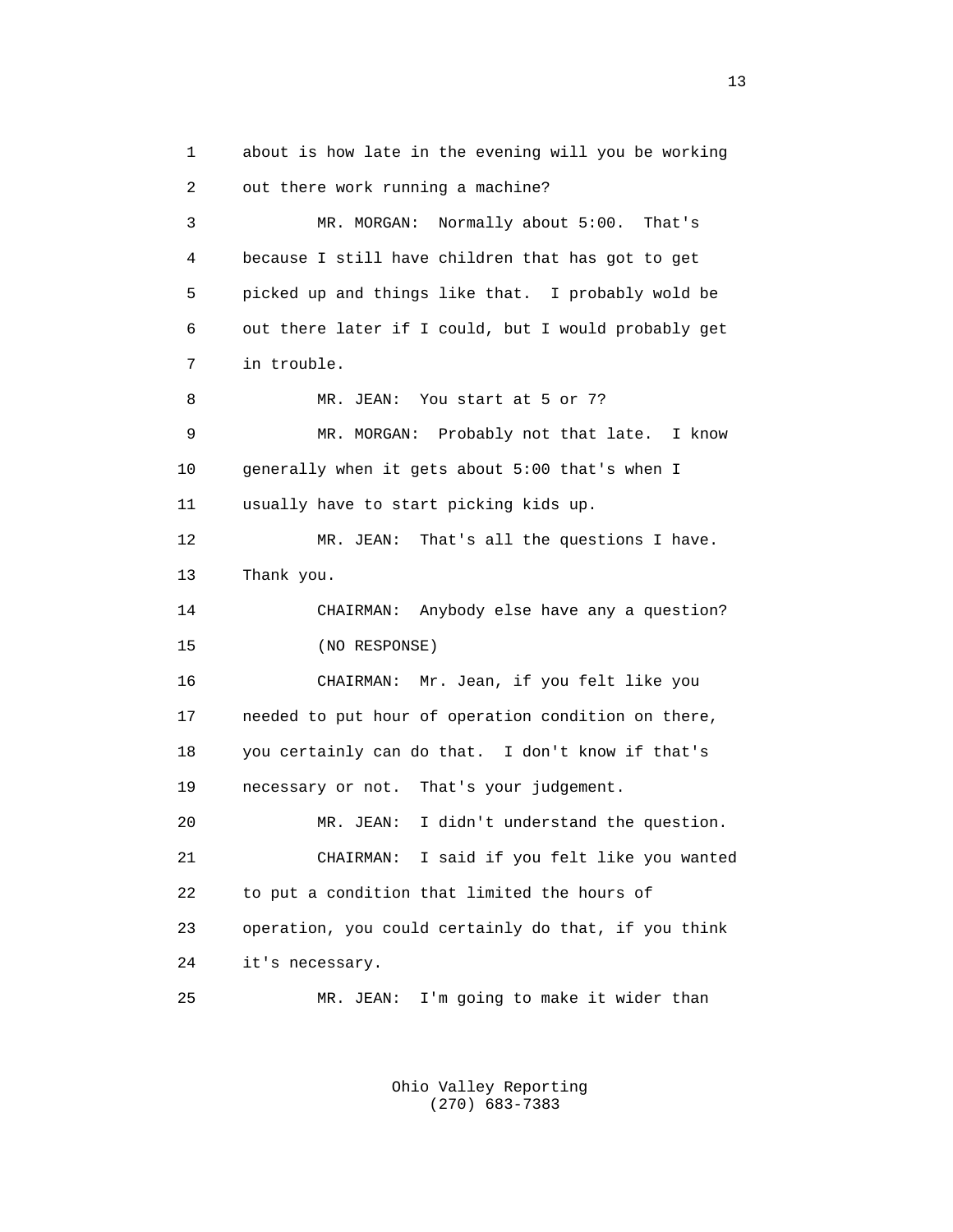1 what he gave. What my concern was if he was out there 2 running a planning machine at 2:00 in the morning. 3 CHAIRMAN: Counsel, you may have to help us

 4 with the motion on this because it's a little bit 5 complex here, I think.

 6 Mr. Jean, you want to make a motion and our 7 counselor may need to help you to define it a little 8 bit, if necessary.

 9 MR. JEAN: My motion is to approve this 10 Conditional Use Permit with the two waivers based upon 11 the Staff Report, and site visits, and testimony heard 12 this evening with three conditions: Limiting the 13 number of customers and employees to one with hours of 14 operation between 7 and 6, 7 in the morning to 6 in 15 the evening. The applicant shall obtain all necessary 16 building, electric, HVAC permits, inspections and/or 17 certificates of occupancy and compliance; including 18 those that may be in conjunction with the detached 19 structure on the subject property, as well as any that 20 may be necessary in regards to work performed at a 21 customers location.

 22 The findings of facts are this property is 23 zoned R-1C Single-Family Residential where business 24 operations that utilize the property's detached 25 structure for business-related purposes are allowed by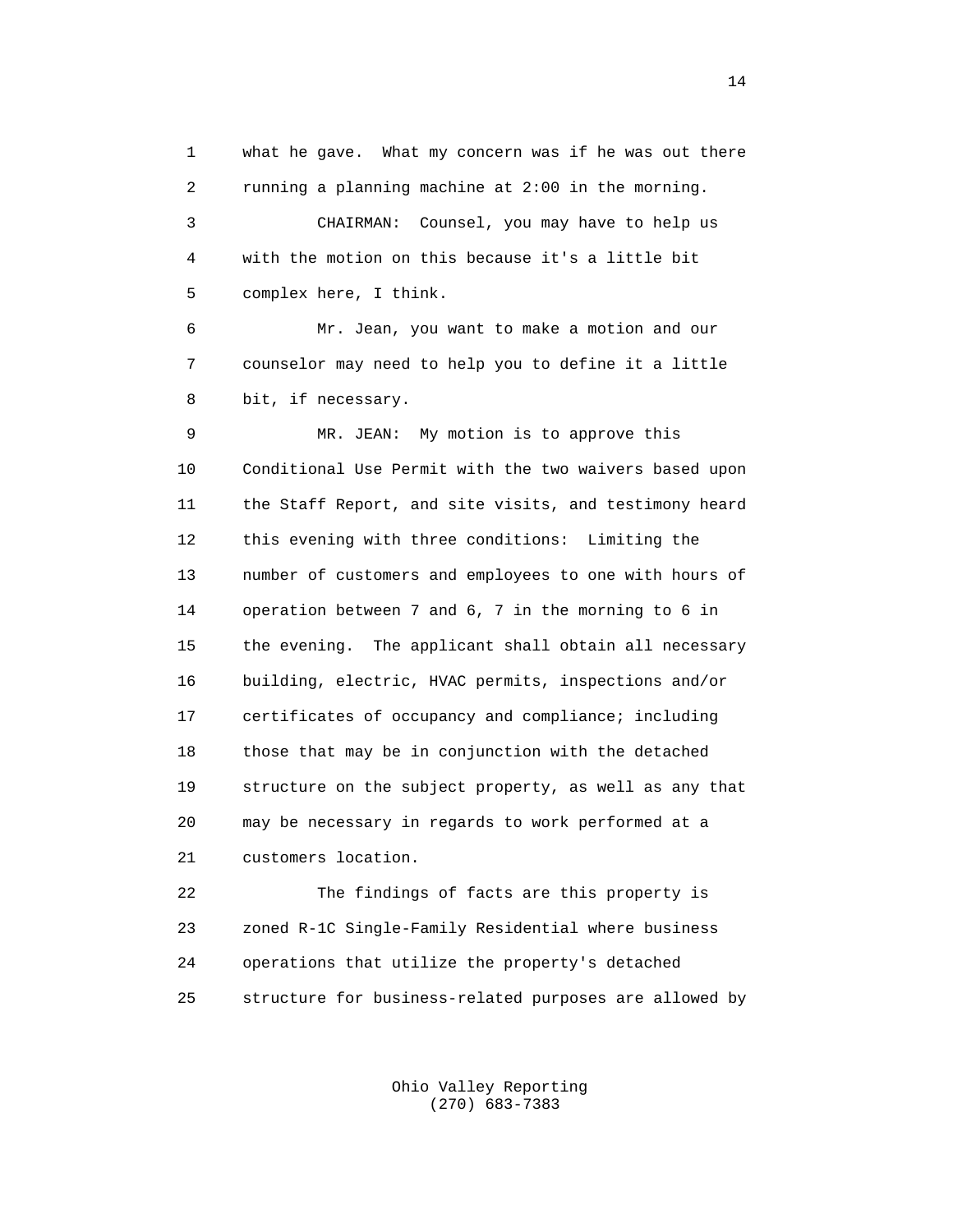1 a Conditional Use Permit. This will have practically 2 no impact on traffic due to very low number of 3 employees and customer. This should be compatible 4 with the neighborhood as there are similar uses and 5 operations in the neighborhood. 6 CHAIRMAN: Is that all your motion, Mr. Jean? 7 MR. JEAN: That's it. 8 CHAIRMAN: Could I have a second to that 9 motion? 10 MS. MASON: I'll second it. 11 CHAIRMAN: Sir, do you understand all of the 12 conditions that are here and the conditions that 13 Mr. Jean put in his motion? 14 MR. MORGAN: Yes, sir. 15 CHAIRMAN: And you can comply with those? 16 MR. MORGAN: Yes, sir. 17 CHAIRMAN: Counsel? 18 MS. KNIGHT: Sounds adequate to me. 19 CHAIRMAN: Anyone in the audience have 20 questions about the motion? 21 (NO RESPONSE) 22 CHAIRMAN: Any of the commissioners have 23 questions about the motion? 24 (NO RESPONSE) 25 CHAIRMAN: If not, all in favor raise your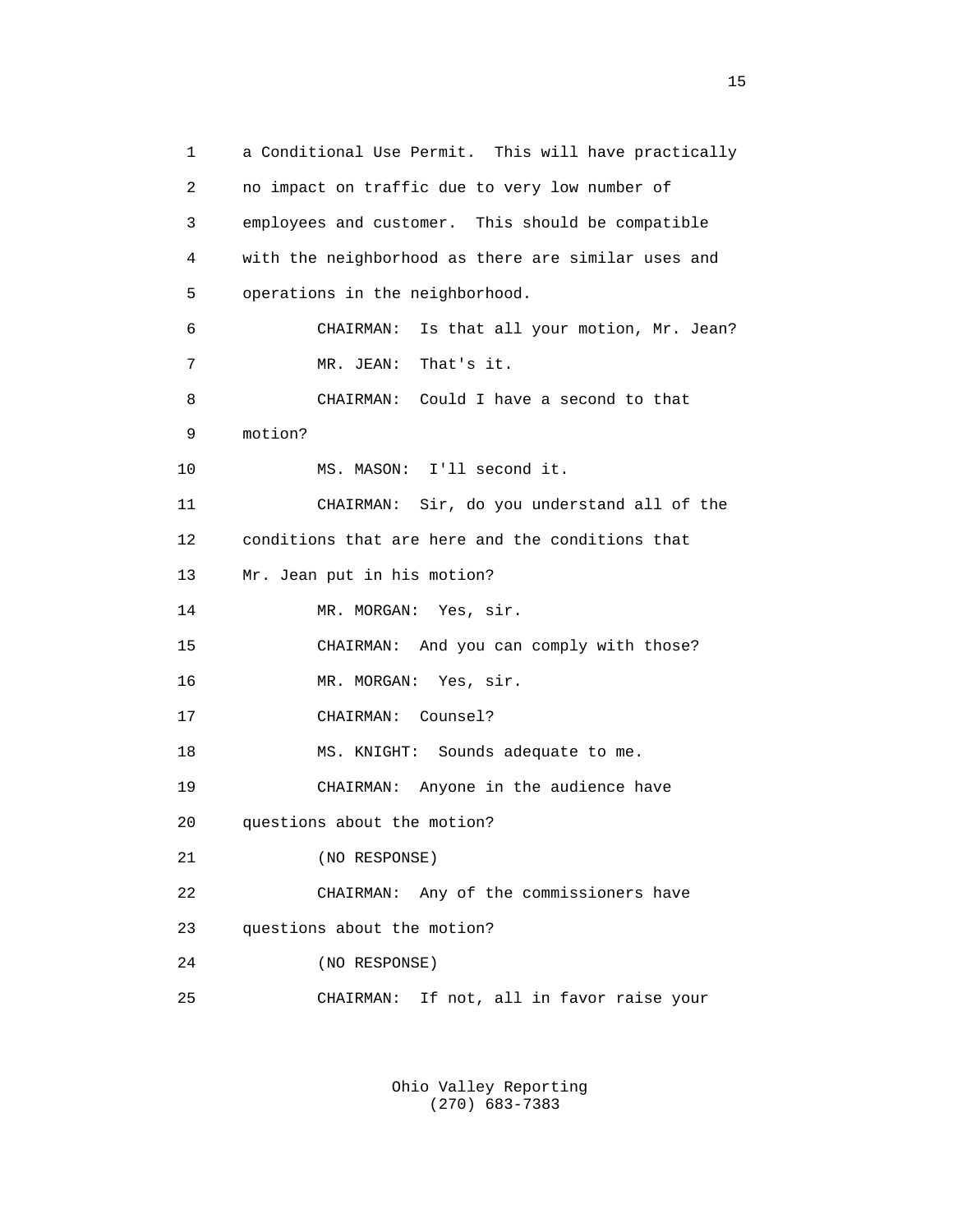|  | right hand. |
|--|-------------|
|  |             |

| $\overline{c}$ | (ALL BOARD MEMBERS PRESENT RESPONDED AYE.)    |
|----------------|-----------------------------------------------|
| 3              | CHAIRMAN: The application is approved.        |
| 4              | Good luck with your operation.                |
| 5              | MR. MORGAN: Thank you.                        |
| 6              | CHAIRMAN: We have one more motion.            |
| 7              | MS. MASON: Motion to adjourn.                 |
| 8              | MR. GLENN: Second.                            |
| 9              | CHAIRMAN: All in favor raise your right hand. |
| $10$           | (ALL BOARD MEMBERS PRESENT RESPONDED AYE.)    |
| 11             | CHAIRMAN: We are adjourned.                   |
| 12             | <u>___________________</u>                    |
| 13             |                                               |
| 14             |                                               |
| 15             |                                               |
| 16             |                                               |
| 17             |                                               |
| 18             |                                               |
| 19             |                                               |
| 20             |                                               |
| 21             |                                               |
| 22             |                                               |
| 23             |                                               |
| 24             |                                               |
| 25             |                                               |
|                |                                               |